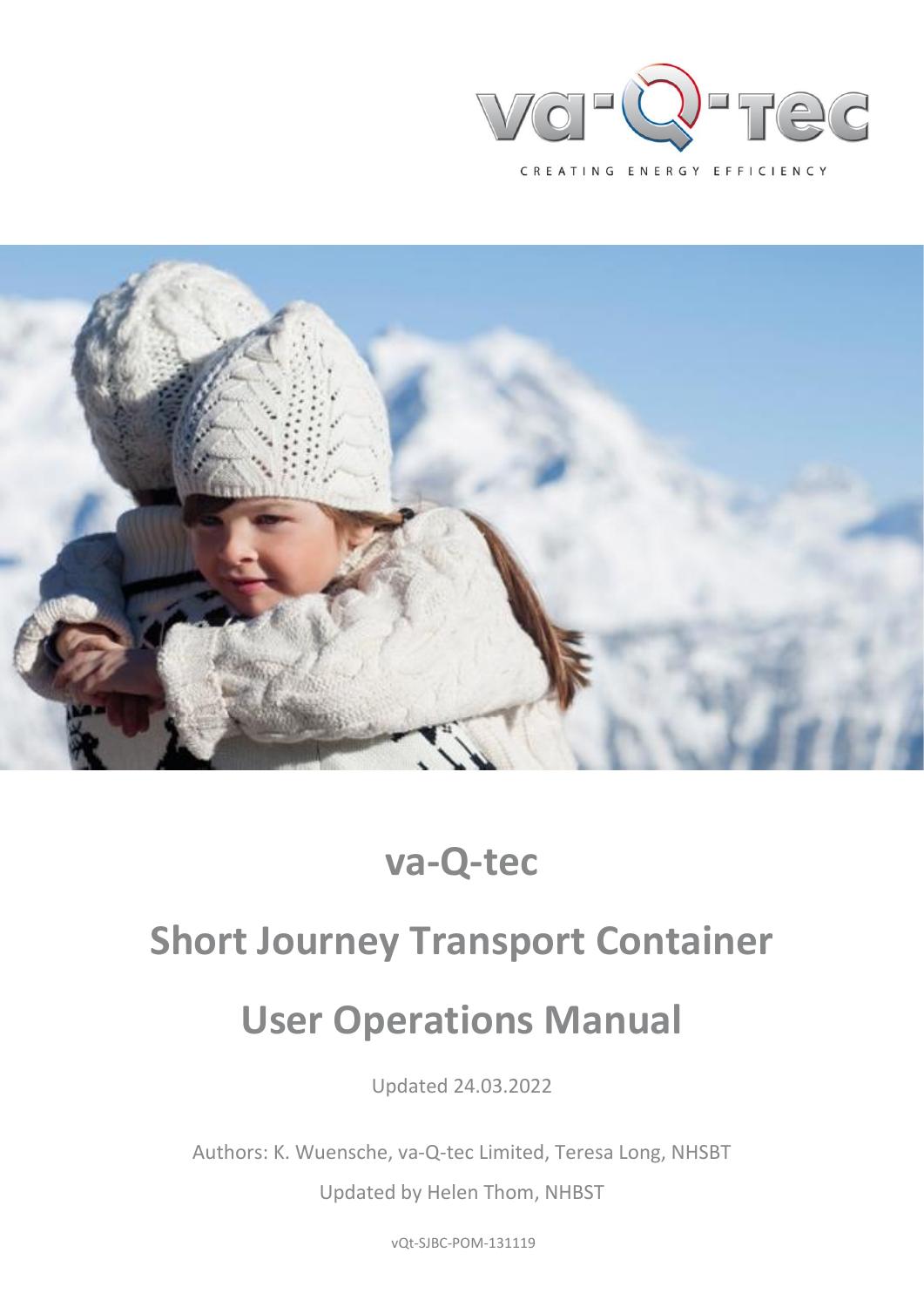## **CONTENTS**

| $\mathbf{1}$ |     |  |  |  |
|--------------|-----|--|--|--|
|              | 1.1 |  |  |  |
|              | 1.2 |  |  |  |
|              | 1.3 |  |  |  |
| 2            |     |  |  |  |
| 3            |     |  |  |  |
|              | 3.1 |  |  |  |
|              | 3.2 |  |  |  |
|              | 3.3 |  |  |  |
|              | 3.4 |  |  |  |
|              | 3.5 |  |  |  |
| 4            |     |  |  |  |
|              | 4.1 |  |  |  |
|              | 4.2 |  |  |  |
|              | 4.3 |  |  |  |
|              | 4.4 |  |  |  |
|              | 4.5 |  |  |  |
|              | 4.6 |  |  |  |
|              | 4.7 |  |  |  |
|              | 4.8 |  |  |  |
|              | 4.9 |  |  |  |
| 5            |     |  |  |  |
|              | 5.1 |  |  |  |
|              | 5.2 |  |  |  |
|              | 5.3 |  |  |  |
|              | 5.4 |  |  |  |
|              | 5.5 |  |  |  |
|              | 5.6 |  |  |  |
|              | 5.7 |  |  |  |
|              | 5.8 |  |  |  |
|              | 5.9 |  |  |  |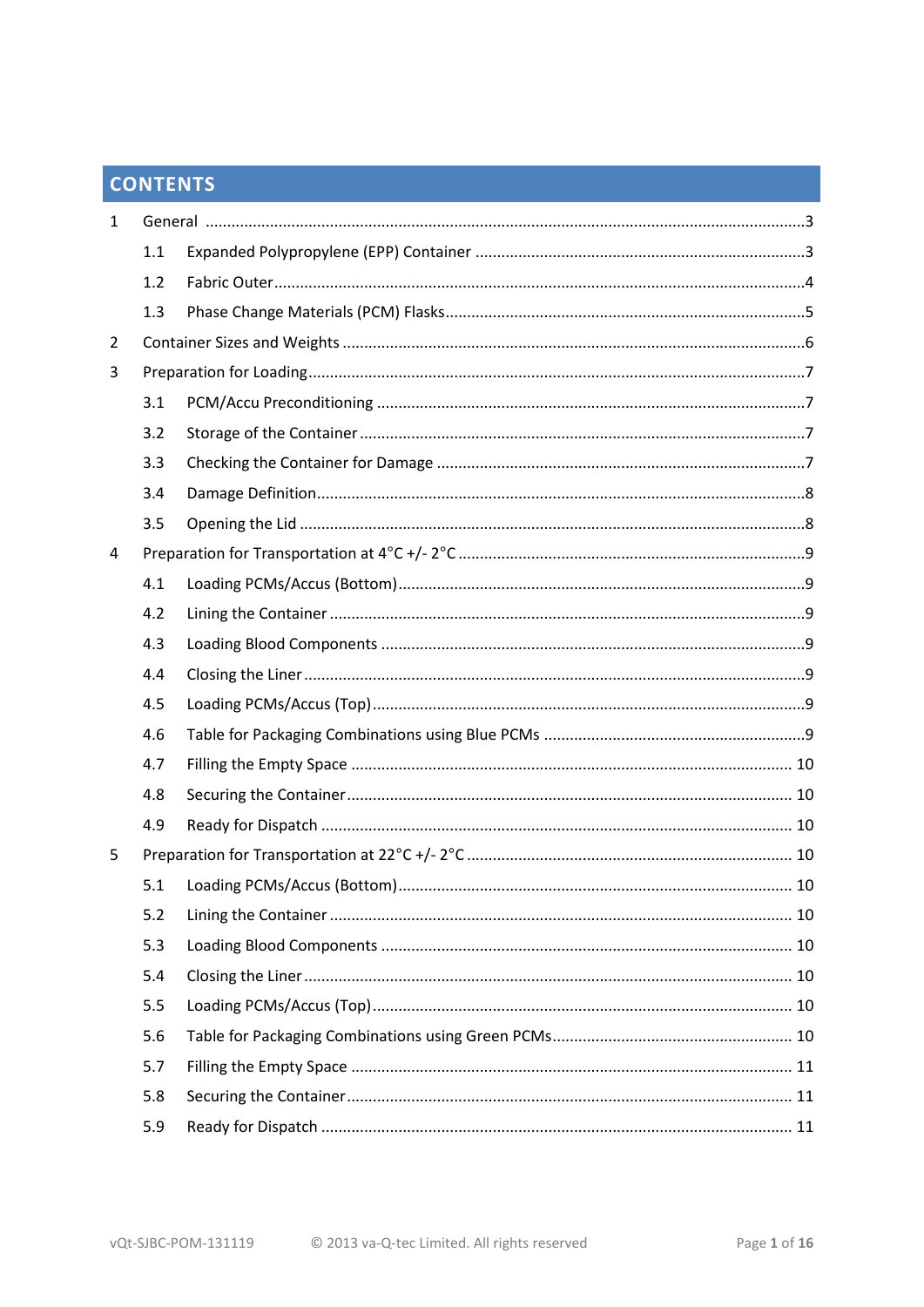| 6           |     |  |  |
|-------------|-----|--|--|
|             | 6.1 |  |  |
|             | 6.2 |  |  |
|             | 6.3 |  |  |
| $7^{\circ}$ |     |  |  |
|             | 7.1 |  |  |
|             | 7.2 |  |  |
| 8           |     |  |  |
|             | 8.1 |  |  |
|             | 8.2 |  |  |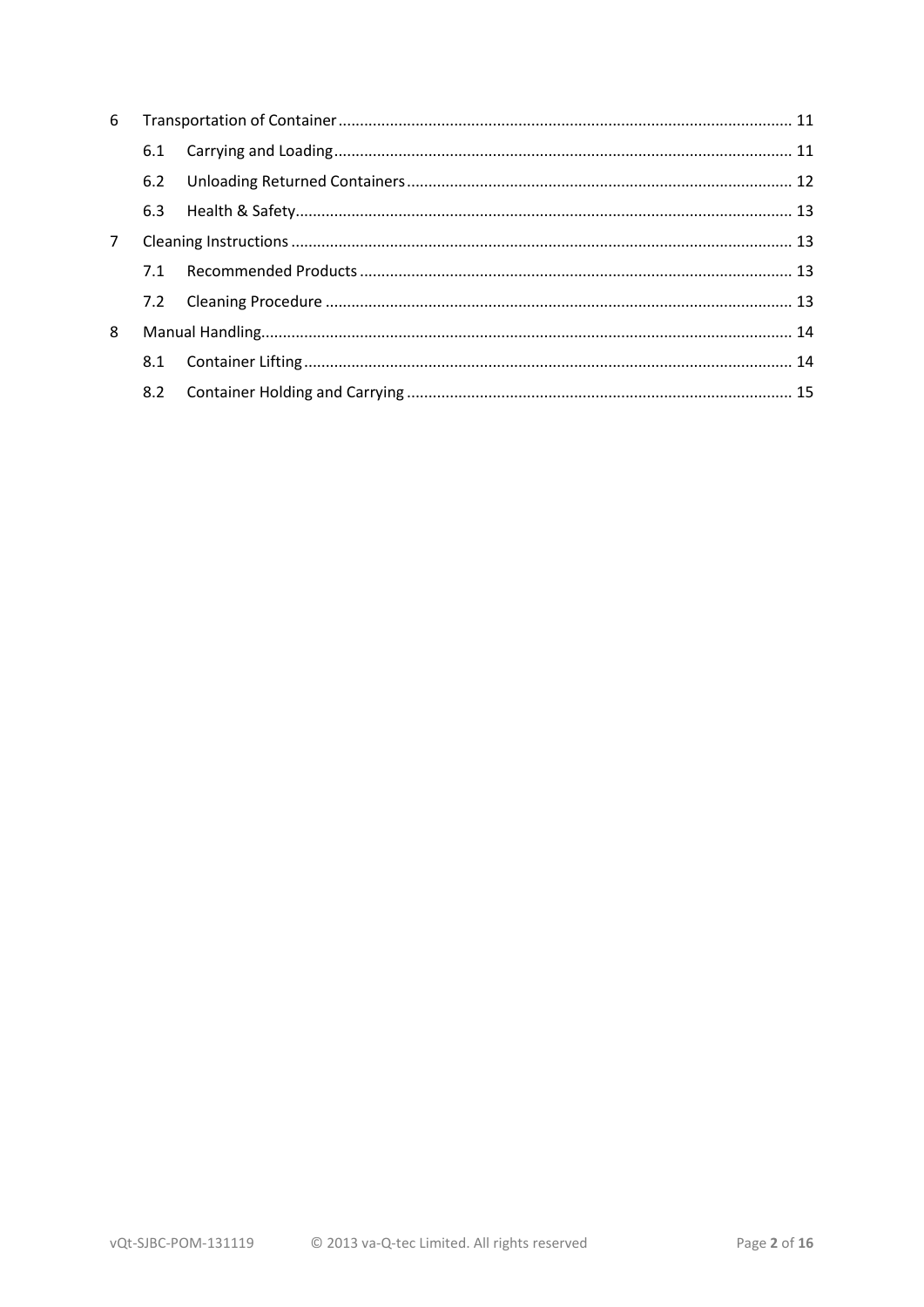#### <span id="page-3-0"></span>**1 GENERAL**

The Short Journey Container is made from Expanded Polypropylene (EPP) and is surrounded by a fabric belt for easy handling. The container maintains specific internal temperature ranges by using phase change material flasks (PCM) or dry ice.



**Figure 1: Photograph of Short Journey Transport Container** 

#### <span id="page-3-1"></span>1.1 EXPANDED POLYPROPYLENE (EPP) CONTAINER

<span id="page-3-2"></span>The container materials are EPP (Expanded Polypropylene) and PP (Polypropylene), which are tough and flexible thermoplastic polymers. The fabric outer is made from durable Cordura material. These recyclable materials are all compliant with the European Parliament and Council Directive 94/62/EC on Packaging and Packaging Waste and all of its amendments and consolidated versions. Please refer to the documents "va-Q-tec Recyclable Materials" for detailed evidence.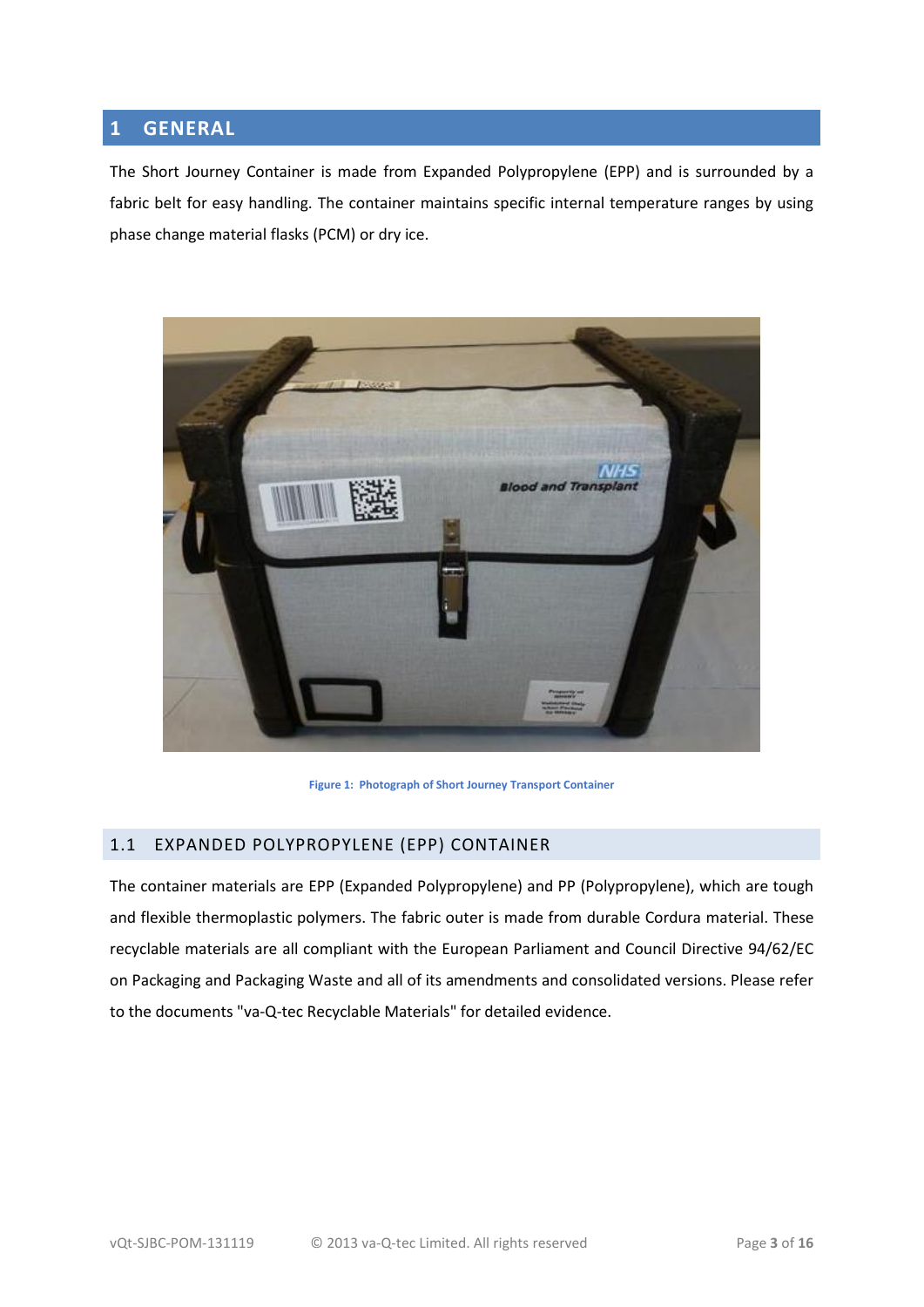#### 1.2 FABRIC OUTER

The fabric outer surrounds the container and allows easy handling. It has a labelholder which sits at the top of the container, a barcode window (if required) to the front, the NHSBT Logo at the top right hand corner and has a metal closing mechanism which is tamper proof when used with a sealable cable tie. It also has a plastic 'shoe' which will protect both the inner container and fabric outer when being loaded on to a vehicle. The ergonomically designed handles at either side of the container encourage the correct manual handling techniques.













**Figure 2: Photographs of fabric outer**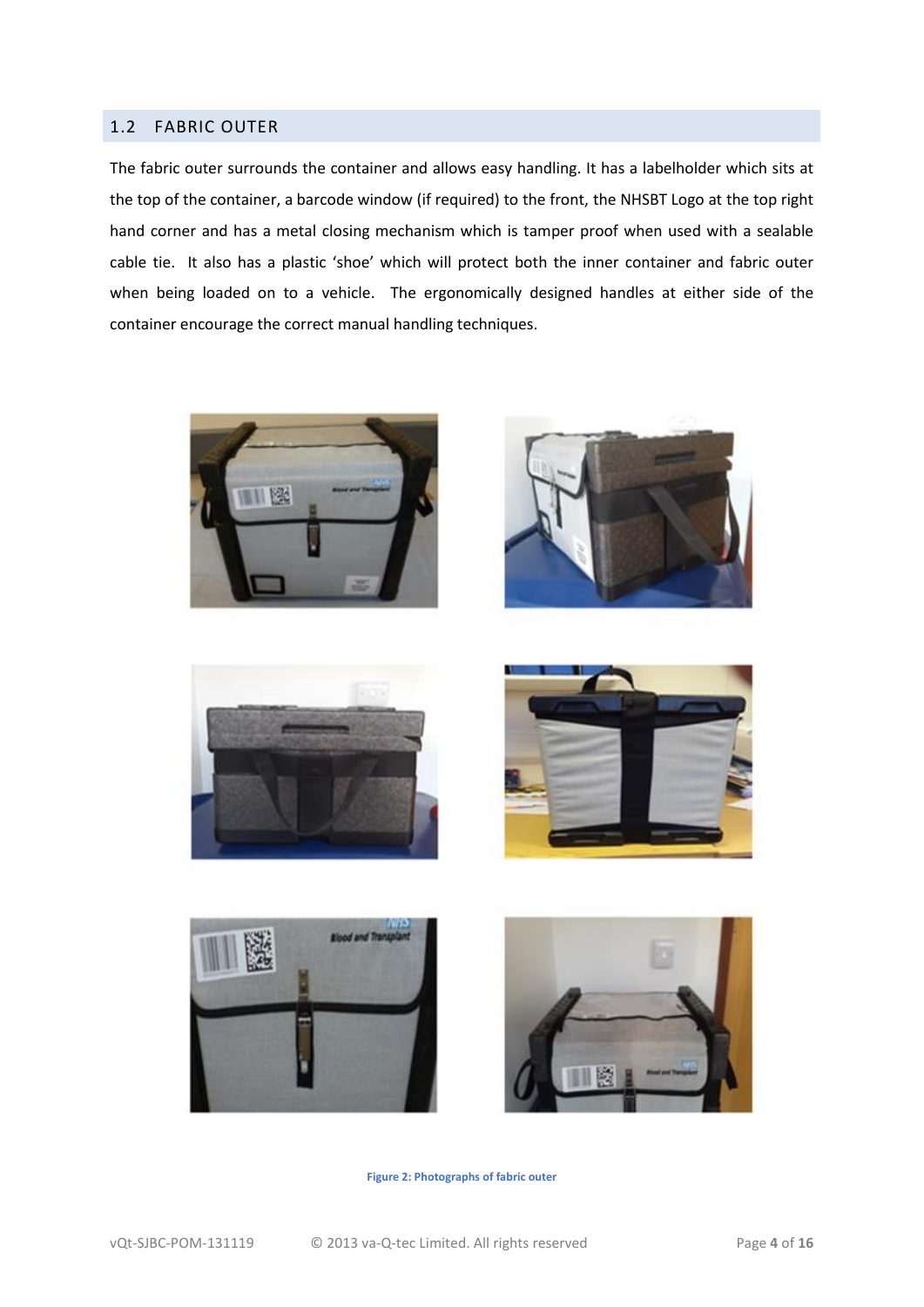#### <span id="page-5-0"></span>1.3 PHASE CHANGE MATERIALS (PCM) FLASKS

Phase change materials store and release thermal energy within their phase change transition process from solid to liquid and vice versa.

The hot & cold thermal energy storage elements developed by va-Q-tec are named va-Q-accus ("accu" for short). The thermal energy is stored within the phase transition process. During the liquidsolid transition (melting and freezing) thermal energy is released or absorbed. There are two different types of accus for different internal temperature ranges used for the container. They are both filled with paraffin-based PCM (phase change material) but have different melting/freezing points.

The green va-Q-accu PCM, pictured below Fig. 3, melts/freezes at 22°C +/- 2°C.



**Figure 3: Green va-Q-accu +22G**

The blue va-Q-accu PCM, pictured below Fig. 4, melts/freezes at 4°C +/- 2°C.



**Figure 4: Blue va-Q-accu +04G**

The use of these elements protects blood components from getting too warm or too cold during high or low ambient temperatures during transportation.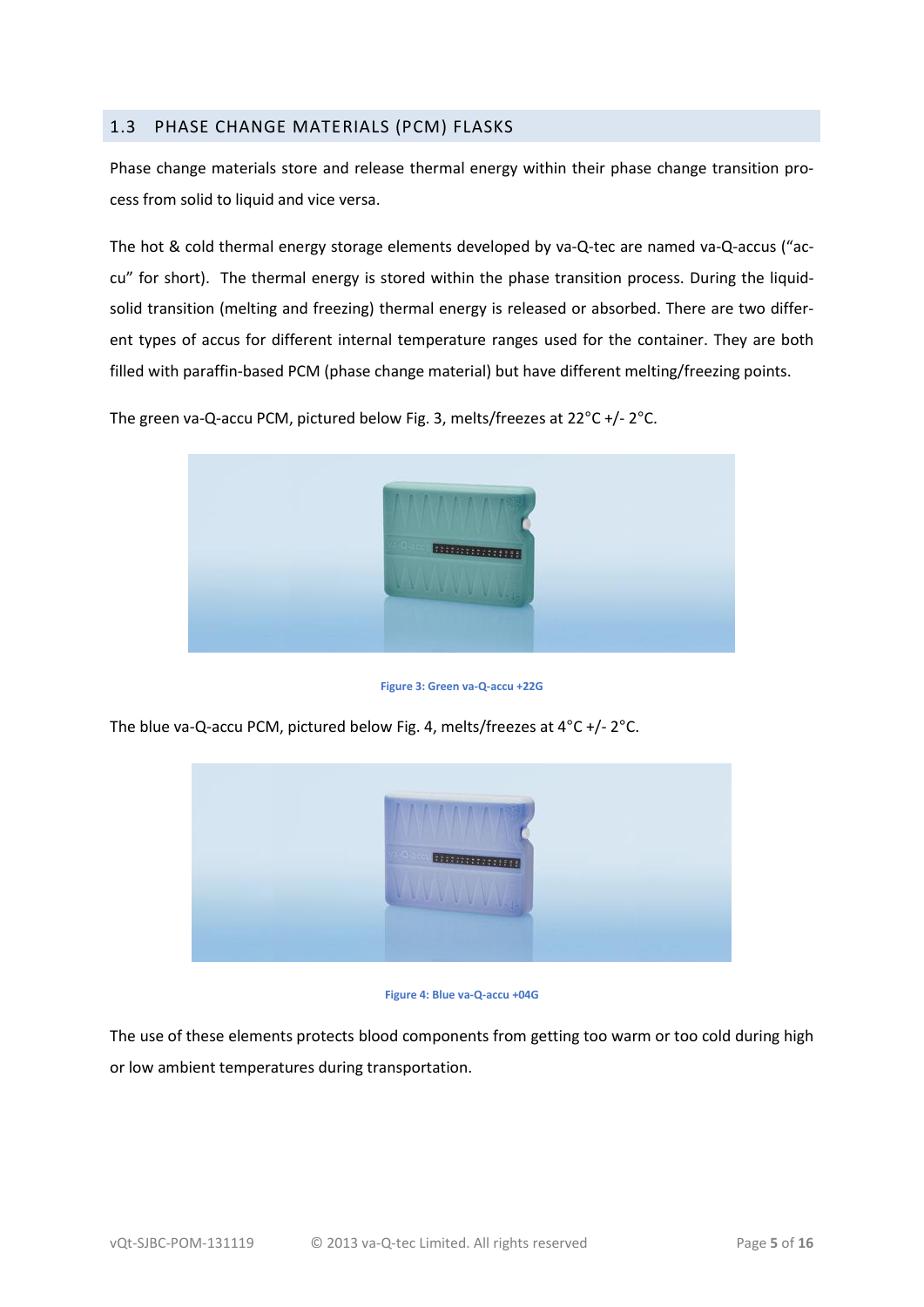## <span id="page-6-0"></span>**2 CONTAINER SIZES AND WEIGHTS**

The table below details the container sizes, weights and the required amounts of temperature stabilisation material required for the transportation of each blood component in each size container.

**To achieve a 7-hour journey time for platelets and 5.5-hour journey time for red blood cells, it is essential that the containers are packed as stated in Section Three of these instructions.**

|                                           | <b>Small Container</b>  |
|-------------------------------------------|-------------------------|
|                                           |                         |
| <b>External Measurements (mm)</b>         |                         |
| Length                                    | 410                     |
| <b>Width</b>                              | 310                     |
| <b>Depth</b>                              | 270                     |
| <b>Volume (litres)</b>                    | 34.9                    |
| <b>Internal Measurements (mm)</b>         |                         |
| Length                                    | 335                     |
| <b>Width</b>                              | 215                     |
| <b>Depth</b>                              | 155                     |
| <b>Volume (litres)</b>                    | 11.2                    |
| <b>Weight Empty (Kgs)</b>                 | $\overline{2}$          |
| PCMs required for +4°C +/- 2°C            | $\overline{\mathbf{4}}$ |
| Maximum Total Weight (fully laden)        | $\bf{8}$                |
| PCMs required for +22°C +/- 2°C           | $\overline{\mathbf{4}}$ |
| <b>Maximum Total Weight (fully laden)</b> | $\bf{8}$                |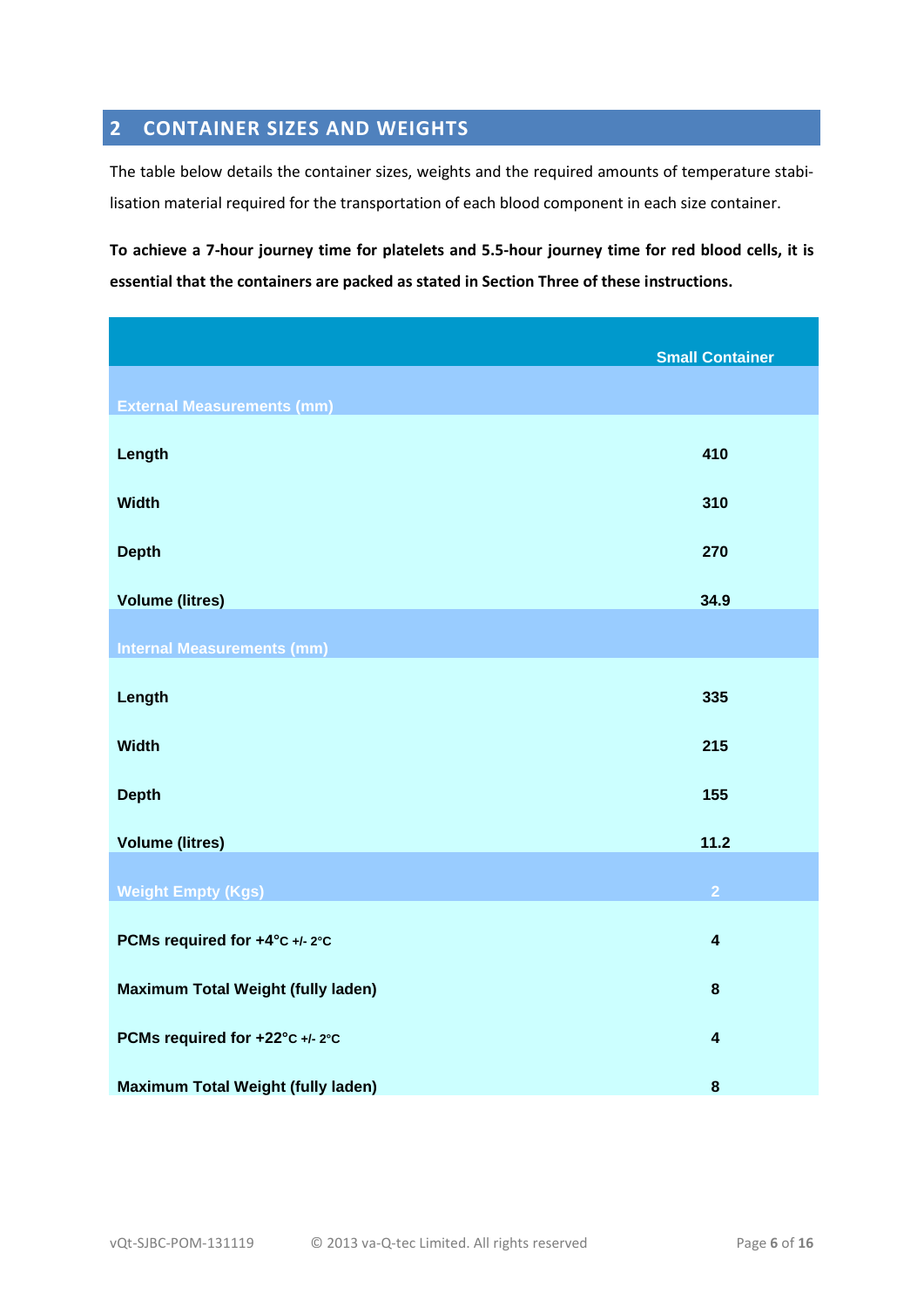#### <span id="page-7-0"></span>**3 PREPARATION FOR LOADING**

#### <span id="page-7-1"></span>3.1 PCM/ACCU PRECONDITIONING

- 3.1.1 The BLUE phase change materials (PCMs) must be used for the transportation of all blood components requiring temperature stabilisation at 4°C +/- 2°C (red blood cell components).
- 3.1.2 The GREEN phase change materials (PCMs) must be used for the transportation of all blood components requiring temperature stabilisation at 22°C +/- 2°C (platelet components).
- 3.1.3 It is essential that the containers are packed and the PCMs pre-conditioned as per the instructions below in order to maintain the optimum product temperature.
- 3.1.4 The BLUE va-Q-accu PCM flasks have to be stored for at least 72 hours at  $4^{\circ}$ C +/- 2 $^{\circ}$ C prior to use to store sufficient energy for transport.
- 3.1.5 The GREEN va-Q-accu PCM flasks have to be stored for at least 48 hours at 22°C +/- 2°C prior to use to store sufficient energy for transport.
- 3.1.6 When pre-conditioning, air gaps of at least 1.5 cm/1 inch must be left between each PCM to ensure good air flow and equal preconditioning of each piece. The use of foam matting during storage will aid this process. The PCMs can be slotted into the foam matting on either a storage trolley or roll cage.

#### 3.2 STORAGE OF THE CONTAINER

The container must be stored at room temperature when not in use. It must not be exposed to extremes of hot or cold temperatures during storage.

#### 3.3 CHECKING THE CONTAINER FOR DAMAGE

- 3.3.1 The container must be checked for damage prior to preparation. It must be inspected for visible damage such as holes prior to each use. The container should also be checked for cleanliness.
- 3.3.2 The following must be checked in detail:
- The outer walls of the container
- The inner walls of the container
- The fabric outer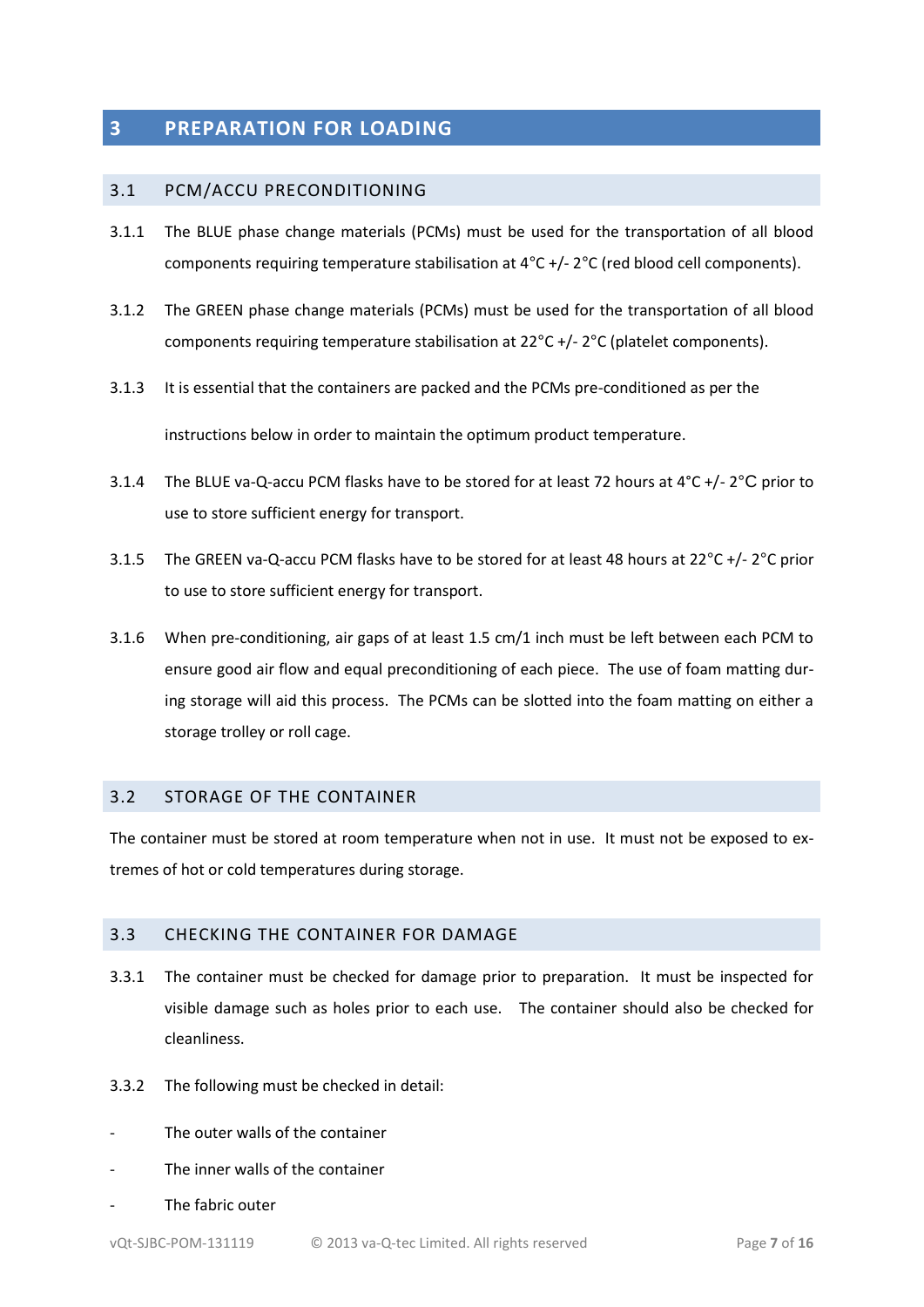3.3.3 If damage is found during inspection, the following instructions must be followed.

#### <span id="page-8-0"></span>3.4 DAMAGE DEFINITION

- 3.4.1 Normal wear and tear damage such as light scratches and surface scuffs will not interfere with the integrity of the container and need not be reported.
- 3.4.2 The container may be seriously damaged, such as described below. If any of these examples are found, you must seek advice from your supervisor. Serious damage reduces the thermal performance of the container and the safety of the products/components which are being transported.

Examples of serious damage:

- broken external walls
- broken internal walls
- broken top cover/lid
- 3.4.3 If the container is heavily soiled/dirty, you must check with your supervisor to see if the container is in a satisfactory condition for continued use. Damaged containers must be returned to the supplier according to the standard processes.

#### <span id="page-8-1"></span>3.5 OPENING THE LID

3.5.1 Take the container and open the metal closing mechanism by lifting the lever at the bottom Fig.6, of the mechanism and removing the loop from the hook on the fabric outer flap Fig.7.





**Figures 6 & 7: Opening the closing mechanism**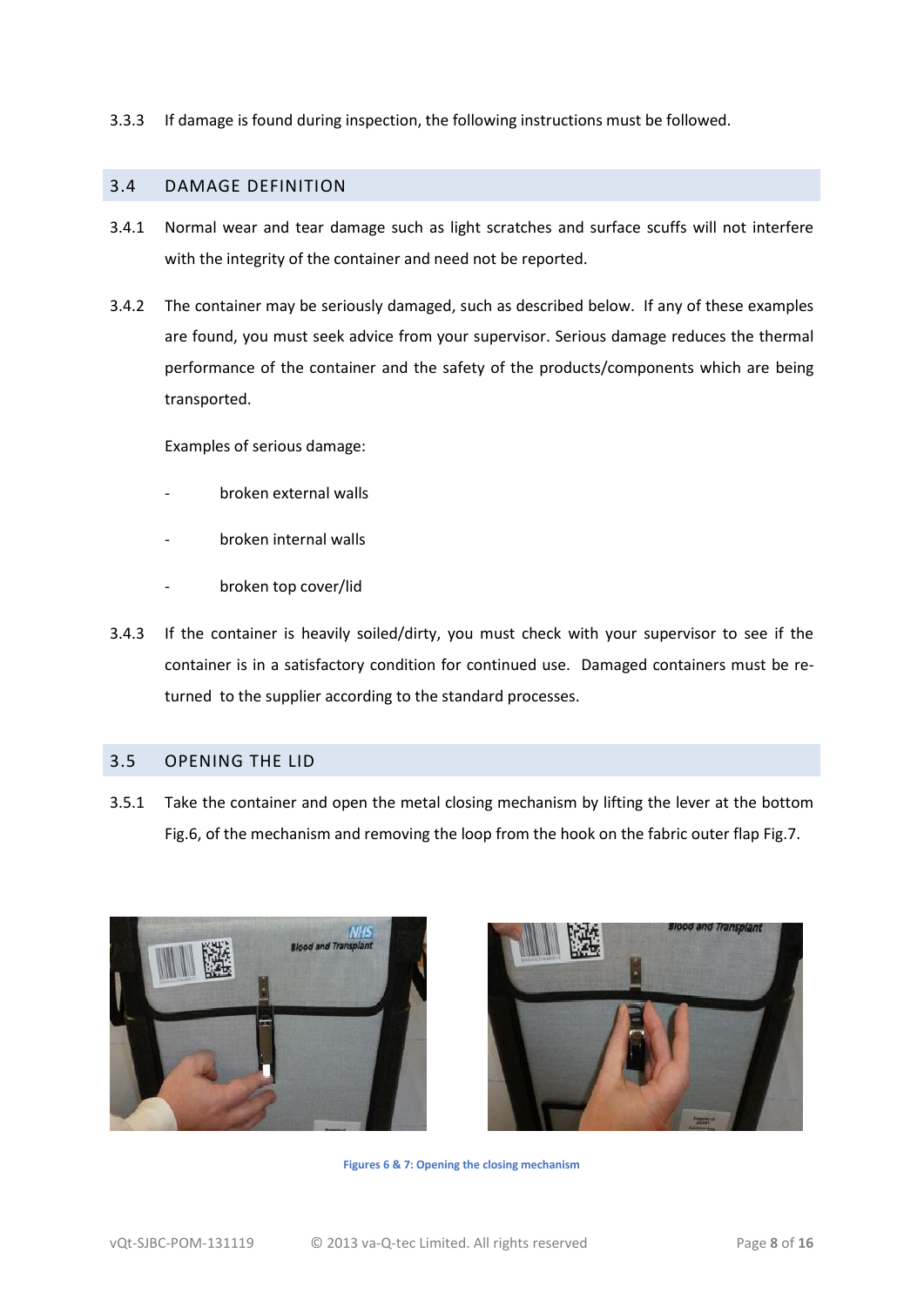3.5.2 Open the lid by lifting the flap on the fabric outer Fig. 8 to expose the container lid and corner lip. Place your fingers under the corner lip whilst firmly holding the container Fig.9. Gently pull the container lid until it releases from the inner container Fig. 10.







**Figures 8, 9 &10: Opening the container lid**

3.5.3 The container is now ready for loading.

## **4 PREPARATION FOR TRANSPORTATION AT 4°C +/- 2°C**

- 4.1 Place the required fully pre-conditioned BLUE PCM(s) into the bottom of the container.
- 4.2 Line the container with a plastic bag as per standard process.
- 4.3 Load the blood components into the container and into the liner.
- 4.4 Seal/close the plastic liner as per standard process.
- 4.5 Place the required fully pre-conditioned BLUE PCM(s) on to the blood components.
- 4.6 The correct amount of BLUE PCMs must be used according to the container size and according to the table below. Following further validation of the containers, variations to these packaging combinations may exist, in which case, you must refer to process datasheets (DATs).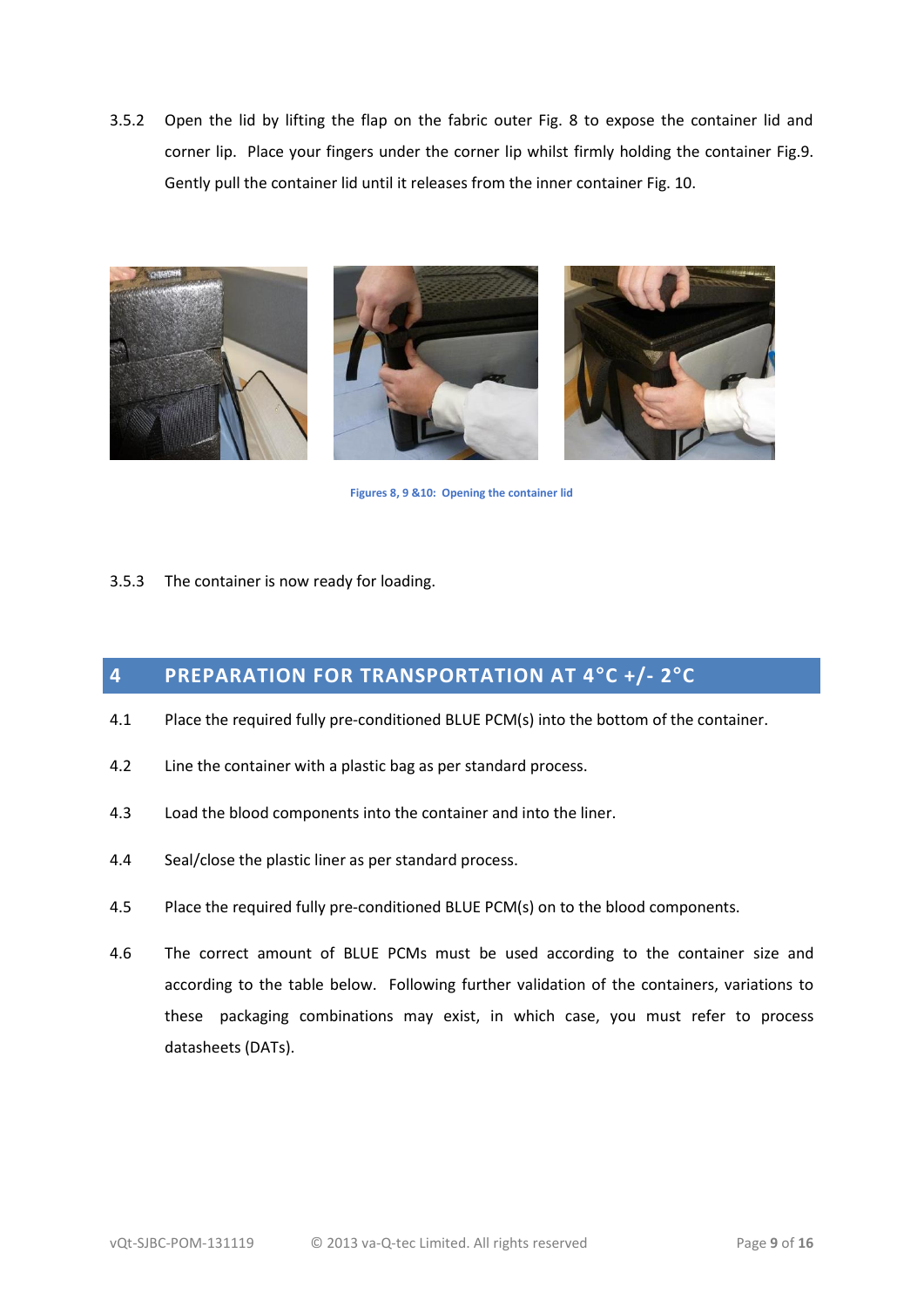|                                  | Using blue PCMS which have pre-conditioned for 72 hours |                                         |                                                                                                                                                               |
|----------------------------------|---------------------------------------------------------|-----------------------------------------|---------------------------------------------------------------------------------------------------------------------------------------------------------------|
| <b>Container</b><br><b>Size</b>  | <b>No. of PCMs</b>                                      | No. of Components or<br><b>Products</b> | Layout                                                                                                                                                        |
| <b>Small</b><br><b>Container</b> |                                                         | $1 - 6*$                                | Two PCM's at the<br>bottom, laid side by side<br>Two PCM's at the top,<br>laid side by side by side<br><b>Components can be laid</b><br>flat between the PCMs |

\**Every effort should be made to utilise a small container for the transportation of 1-6 units. However, if a small container is not available, please consult process datasheets (DATs) for container and packing instructions.*

- 4.7 All empty space must be filled with paper towel/roll/sheet to ensure components and PCMs are held secure within the container during transportation.
- 4.8 After following all local procedures, the container must be closed using the closing mechanism by placing the large loop over the hook on the outer fabric flap and pushing the lever at the bottom towards the container. A cable tie with the box label must be inserted into the small loop and secured to seal the container and to provide evidence of tampering.
- <span id="page-10-0"></span>4.9 The container is now ready for despatch.

## **5 PREPARATION FOR TRANSPORTATION AT +22°C +/- 2°C**

- 5.1 Place the required fully pre-conditioned GREEN PCM(s) into the bottom of the container.
- 5.2 Line the container with a plastic bag as per standard process.
- 5.3 Load the blood components into the container and into the liner.
- 5.4 Seal/close the plastic liner as per standard process.
- 5.5 Place the required fully pre-conditioned GREEN PCM(s) on to the blood components.
- 5.6 The correct amount of GREEN PCMs must be used according to the container size and according to the table below. Following further validation of the containers, variations to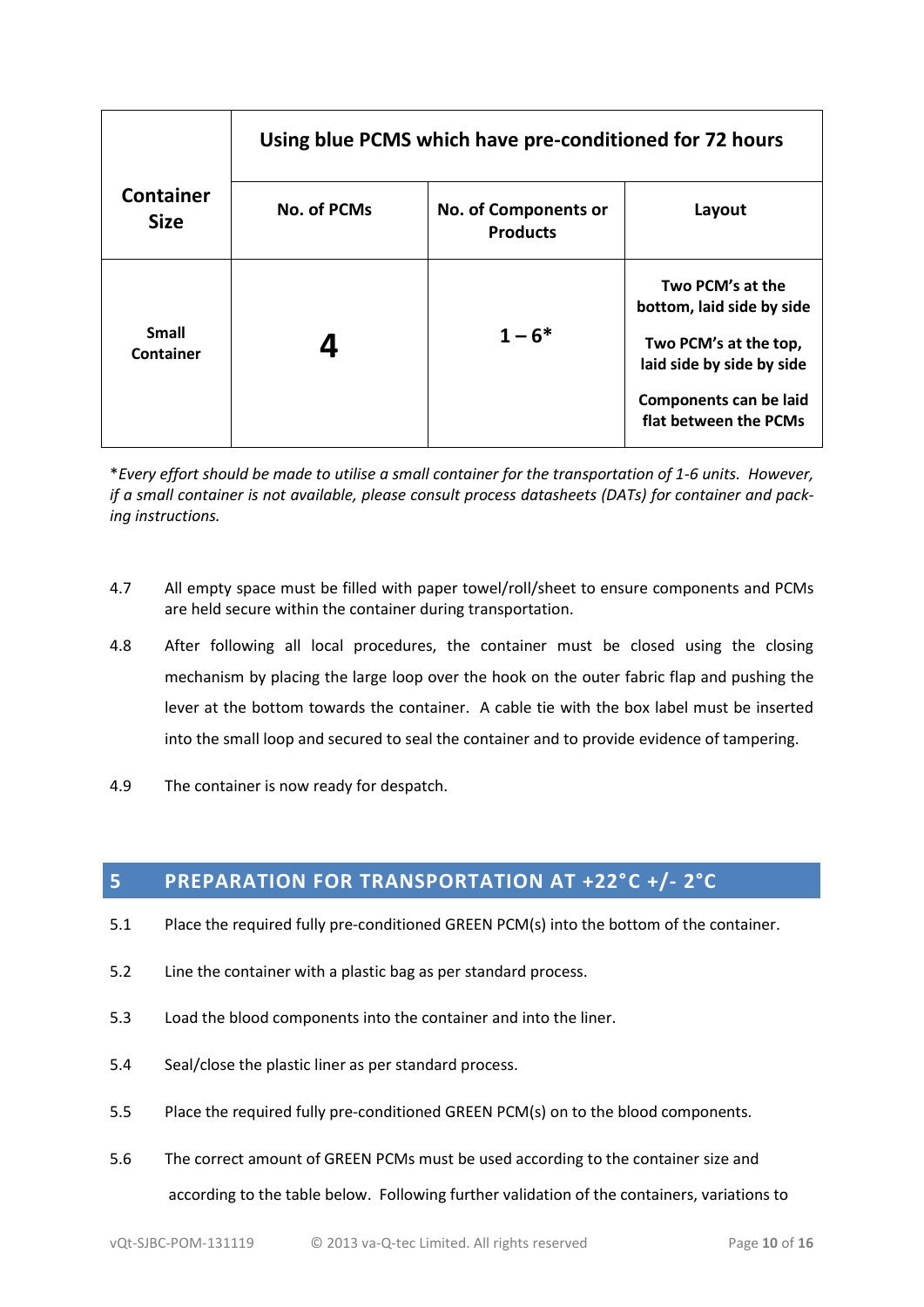these packaging combinations may exist, in which case, you must refer to process data sheets (DATs).

|                                  | Using Green PCMS which have pre-conditioned for 48 Hours |                                                |                                                                                                                                                               |  |
|----------------------------------|----------------------------------------------------------|------------------------------------------------|---------------------------------------------------------------------------------------------------------------------------------------------------------------|--|
| <b>Container</b><br><b>Size</b>  | No. of PCMs                                              | <b>No. of Components or</b><br><b>Products</b> | Layout                                                                                                                                                        |  |
| <b>Small</b><br><b>Container</b> |                                                          | $1 - 6$ **                                     | Two PCM's at the<br>bottom, laid side by side<br>Two PCM's at the top,<br>laid side by side by side<br><b>Components can be laid</b><br>flat between the PCMs |  |

<span id="page-11-0"></span>\*\**Every effort should be made to utilise a small container for the transportation of 1-6 units. However, if a small container is not available, please consult process datasheets (DATs) for container and packaging instructions.*

- 5.7 All empty space must be filled with paper towel/roll/sheet to ensure components and PCMs are held secure within the container during transportation.
- 5.8 After following all local procedures, the container must be closed using the closing mechanism by placing the large loop over the hook on the outer fabric flap and pushing the lever at the bottom towards the container. A cable tie with the box label must be inserted into the small loop and secured to seal the container and to provide evidence of tampering.
- 5.9 The container is now ready for despatch.

### **6 TRANSPORTATION OF CONTAINER**

#### 6.1 CARRYING AND LOADING

- 6.1.1 The container must be carried using both handles and held upright with the lid and label wallet at the top and the plastic shoe at the bottom. It **must not** be held with one handle only allowing the container to be tipped to one side as this will cause damage to the products/components inside.
- 6.1.2 The container **must not** be thrown and must be handled with care at all times both when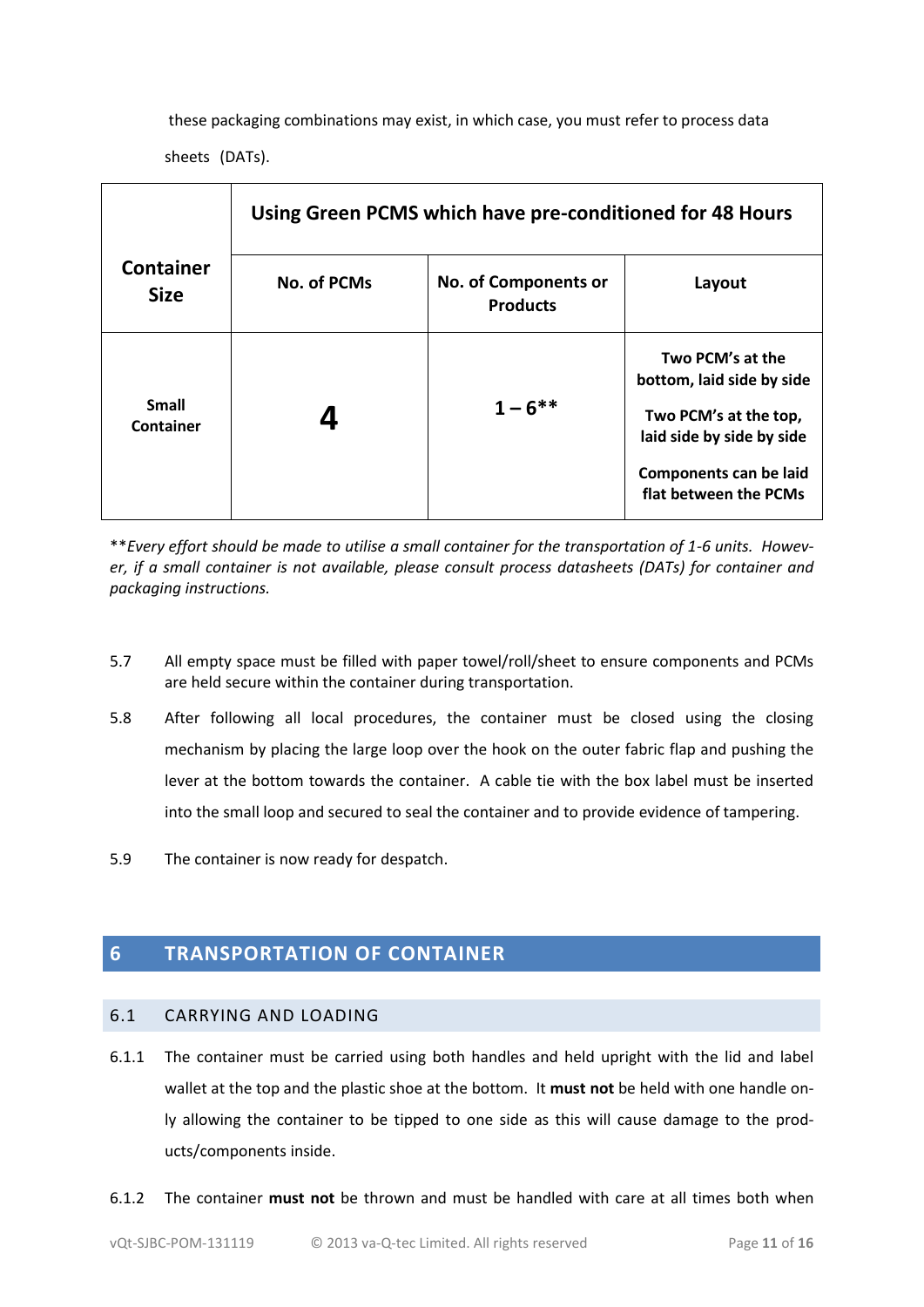empty and full. Inappropriate use of the container in this way will inevitably cause damage to the products/components inside or, if empty, to the container itself.

- 6.1.3 The container must not be stacked more than five high.
- 6.1.4 The container must be loaded carefully on to a vehicle and secured or stacked securely within the vehicle to ensure that it does not topple during shipment to protect the products inside.
- 6.1.5 If a container is transported on the back of a motorcycle, it must be completely covered with a waterproof cover and protected from the elements or, placed into a pannier or box on the back of the motorcycle during transportation.
- 6.1.6 If a container is transported in a car seat, it must be secured by the seatbelt. If it is being transported in the rear luggage compartment, the container must be secured.
- 6.1.7 Trolleys must be used when handling more than one container (Figures 11 & 12).







#### 6.2 UNLOADING RETURNED CONTAINERS

- 6.2.1 Take the container and open the metal closing mechanism by lifting the lever at the bottom Fig.6, of the mechanism and removing the loop from the hook on the fabric outer flap Fig.7.
- 6.2.2 Remove PCMs and store in pre-conditioning area as per standard procedures.
- 6.2.3 If dry ice has been used and is still within the container, dispose of the dry ice as per standard procedures.
- 6.2.4 Close the container lid and fabric belt and store the container.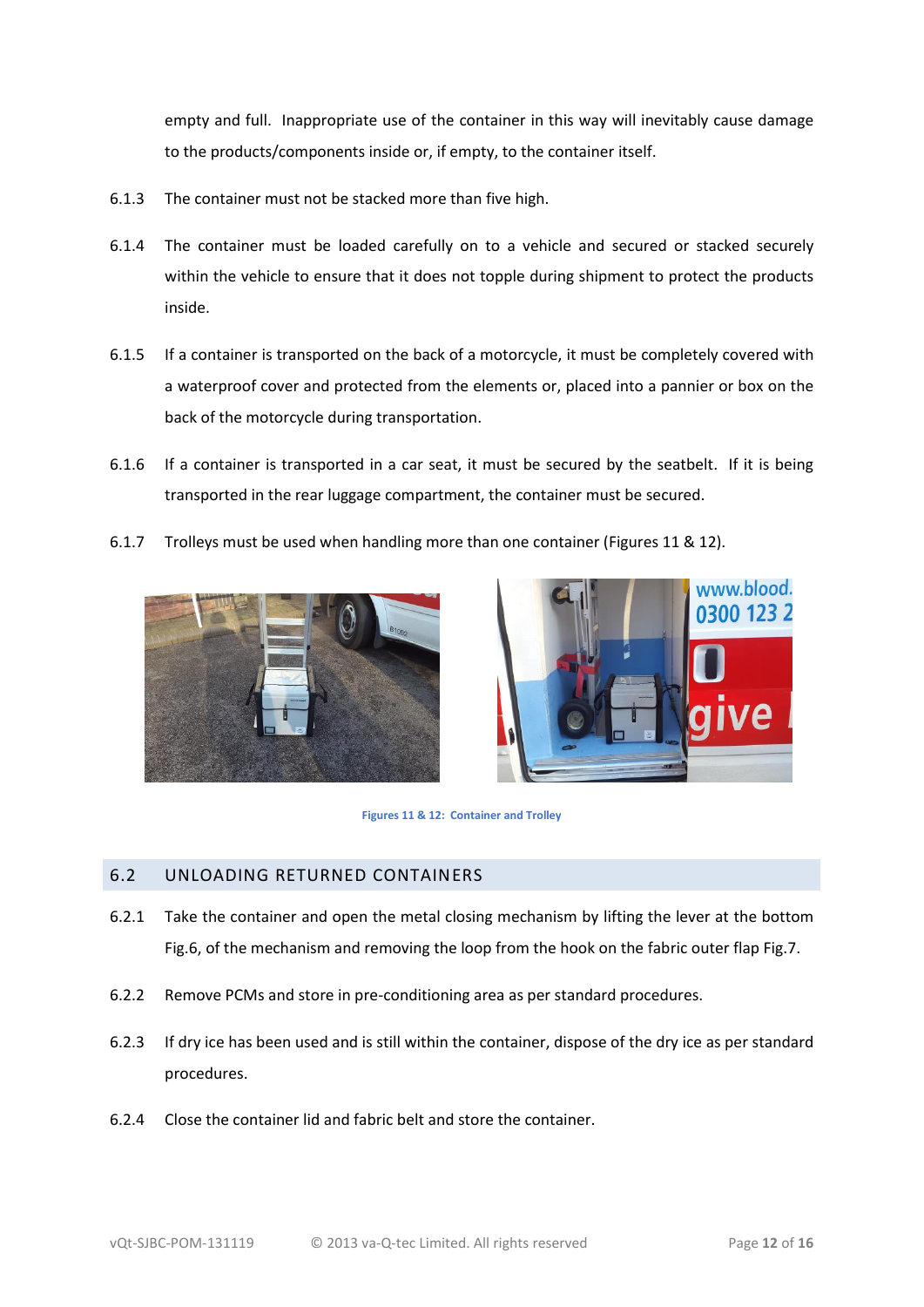#### 6.3 HEALTH & SAFETY

- 6.3.1 The container design minimizes hazards to personnel and equipment during use. No material used in the construction constitutes a risk to the health and safety of the personnel involved. All structural and mechanical components are free of sharp edges. Every attempt has been made to anticipate potential dangers and built in protections to prevent injury.
- 6.3.2 Normal precautions should be observed when handling the lids or the fabric belt closing mechanism. Wherever necessary, labelling will be attached to the container to warn users of any hazards.
- 6.3.3 No dangerous or hazardous materials are used for the PCMs/accus. The liquid content is paraffin based and is similar to that used in many hand creams. A Material Safety Data Sheet is available.

#### <span id="page-13-0"></span>**7 CLEANING INSTRUCTIONS**

During the course of use, containers may become soiled/dirty. If this is the case, standard cleaning materials currently in use in NHSBT with water can be used to clean the container. Containers can also be cleaned with decontamination, alcohol based fluids or sodium hypochlorite at normal room temperature.

Do not use any cleaners with high corrosive agent content as this could cause corrosion of some of the container parts.

#### <span id="page-13-1"></span>7.1 RECOMMENDED PRODUCTS

- 7.1.1 In case of contamination, only cleaning agents which are designated by NHSBT must be used to clean the container. Please refer to the relevant datasheet (DAT).
- 7.1.2 The use of a plastic bag to line each container for shipment will ease cleaning procedures and maintain health and safety standards.

#### <span id="page-13-2"></span>7.2 CLEANING PROCEDURE

- 7.2.1 Cleaning is recommended to be carried out with a soft sponge and cloth to avoid scratching and marking of the containers.
- 7.2.2 If the container is heavily contaminated, for example with stickers, an oxidising cleaning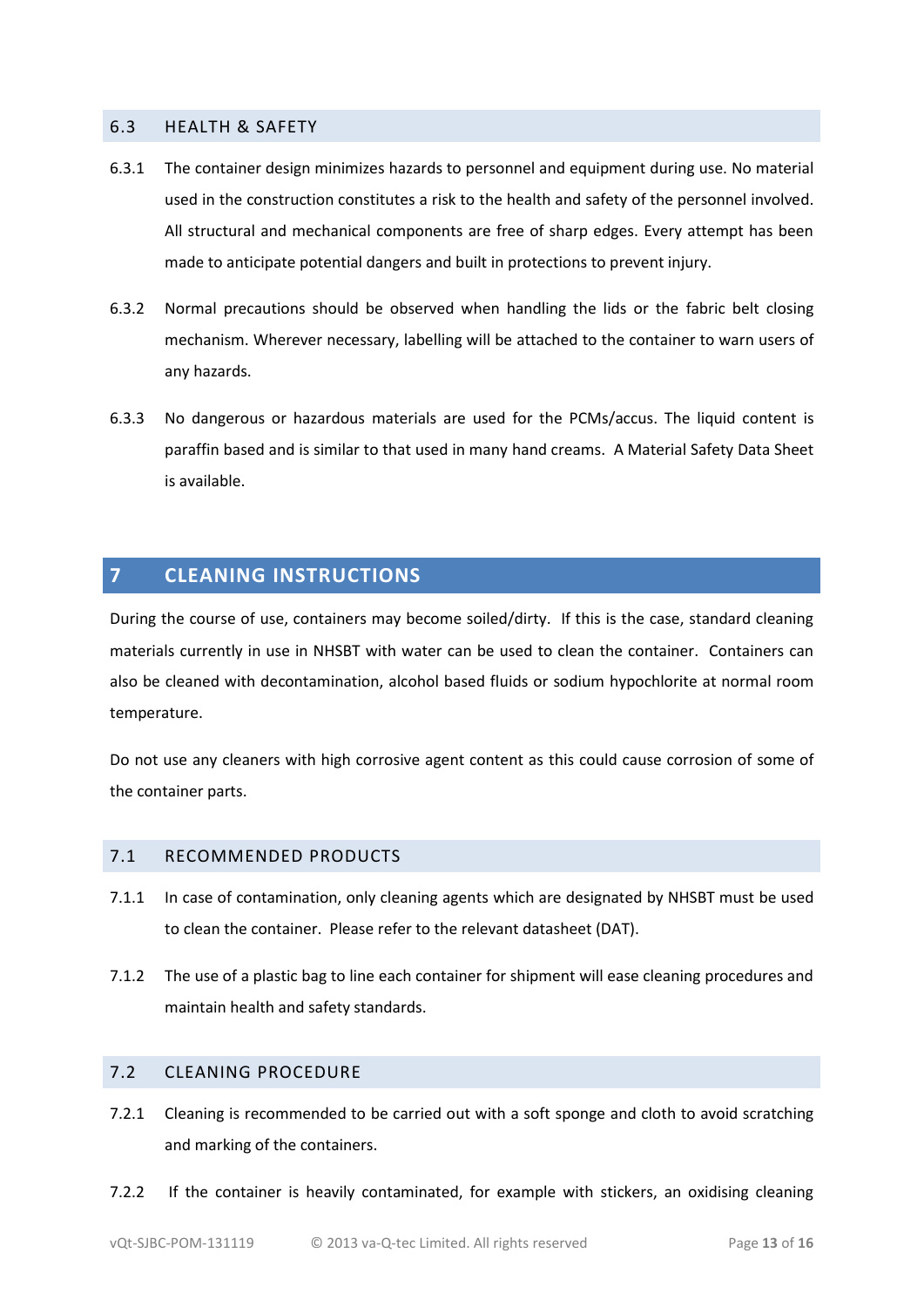agent can be used to remove them with a cloth.

#### **8 MANUAL HANDLING**

#### <span id="page-14-0"></span>8.1 CONTAINER LIFTING

It is important that all staff handling the containers follow the Health & Safety Executive (HSE) guidance on lifting and carrying (Manual Handling Operations Regulations 1992). A full manual handling risk assessment should be in place for the use of the containers.

The following HSE guidelines should be adopted. However, this list is not exhaustive, and every attempt should be made to take care when handling fully loaded containers.

- 8.1.1 **Think before lifting/handling.** Plan the lift. Can handling aids be used? Where is the load going to be placed? Will help be needed with the load? Remove obstructions such as discarded wrapping materials. For a long lift, consider resting the load midway on a table or bench to change grip, or use a trolley.
- 8.1.2 **Adopt a stable position.** The feet should be apart with one leg slightly forward to maintain balance (alongside the load, if it is on the ground). Be prepared to move your feet during the lift to maintain your stability. Avoid tight clothing or unsuitable footwear, which may make this difficult.
- 8.1.3 **Get a good hold.** Where possible, the load should be hugged as close as possible to the body. This may be better than gripping it tightly with hands only.
- 8.1.4 **Start in a good posture.** At the start of the lift, slight bending of the back, hips and knees is preferable to fully flexing the back (stooping) or fully flexing the hips and knees (squatting).
- 8.1.5 **Don't flex the back any further while lifting.** This can happen if the legs begin to straighten before starting to raise the load.
- 8.1.6 **Keep the load close to the waist.** Keep the load close to the body for as long as possible while lifting. Keep the heaviest side of the load next to the body. If a close approach to the load is not possible, try to slide it towards the body before attempting to lift it.
- 8.1.7 **Avoid twisting the back or leaning sideways, especially while the back is bent**. Shoulders should be kept level and facing in the same direction as the hips. Turning by moving the feet is better than twisting and lifting at the same time.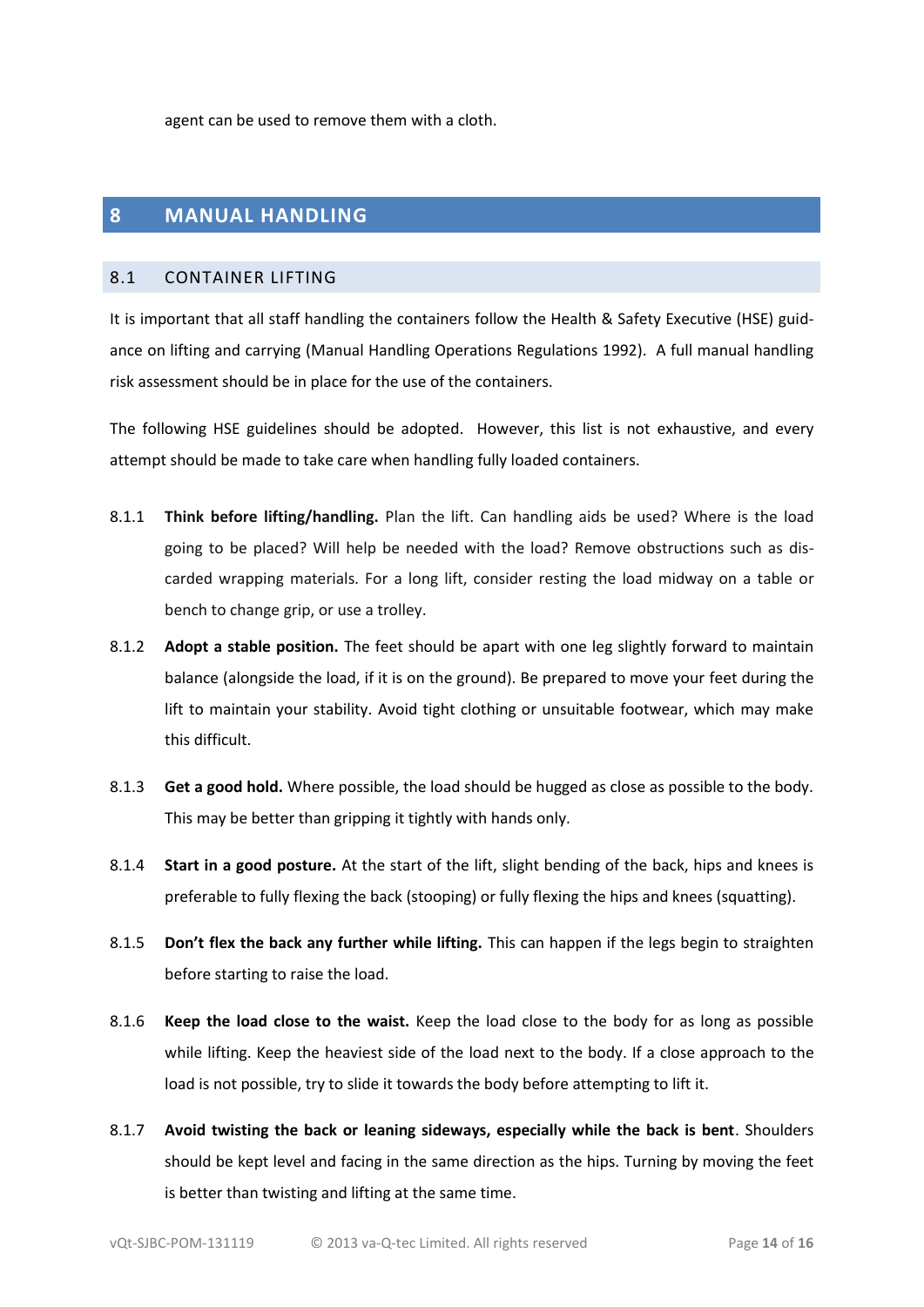- 8.1.8 **Keep the head up when handling.** Look ahead, not down at the load, once it has been held securely.
- 8.1.9 **Move smoothly.** The load should not be jerked or snatched as this can make it harder to keep control and can increase the risk of injury.
- 8.1.10 **Do not lift or handle more than can be easily managed.** There is a difference between what people can lift and what they can safely lift. If in doubt, seek advice or get help.
- 8.1.11 **Put down, and then adjust.** If precise positioning of the load is necessary, put it down first, then slide it into position.

#### <span id="page-15-0"></span>8.2 CONTAINER HOLDING AND CARRYING

- 8.2.1 The containers have ergonomically designed handles at each side.
- 8.2.2 The handles should be held one in each hand Fig.13.
- 8.2.3 When standing with the container, elbows should be at right angles and forearms parallel to the floor, holding the container as close to the body as possible Fig.14.





Figures 13 & 14 : Holding the container correctly

- 8.2.4 Only **one** container should be carried at a time. If multiple containers need to be moved, a trolley should be made available for this purpose. The containers stack easily on top of one another, although this must not be more than 5 high Fig.15.
- 8.2.5 The container must not be overloaded. No more than the maximum amount of products stated in the above tables must be placed into the container at any one time.